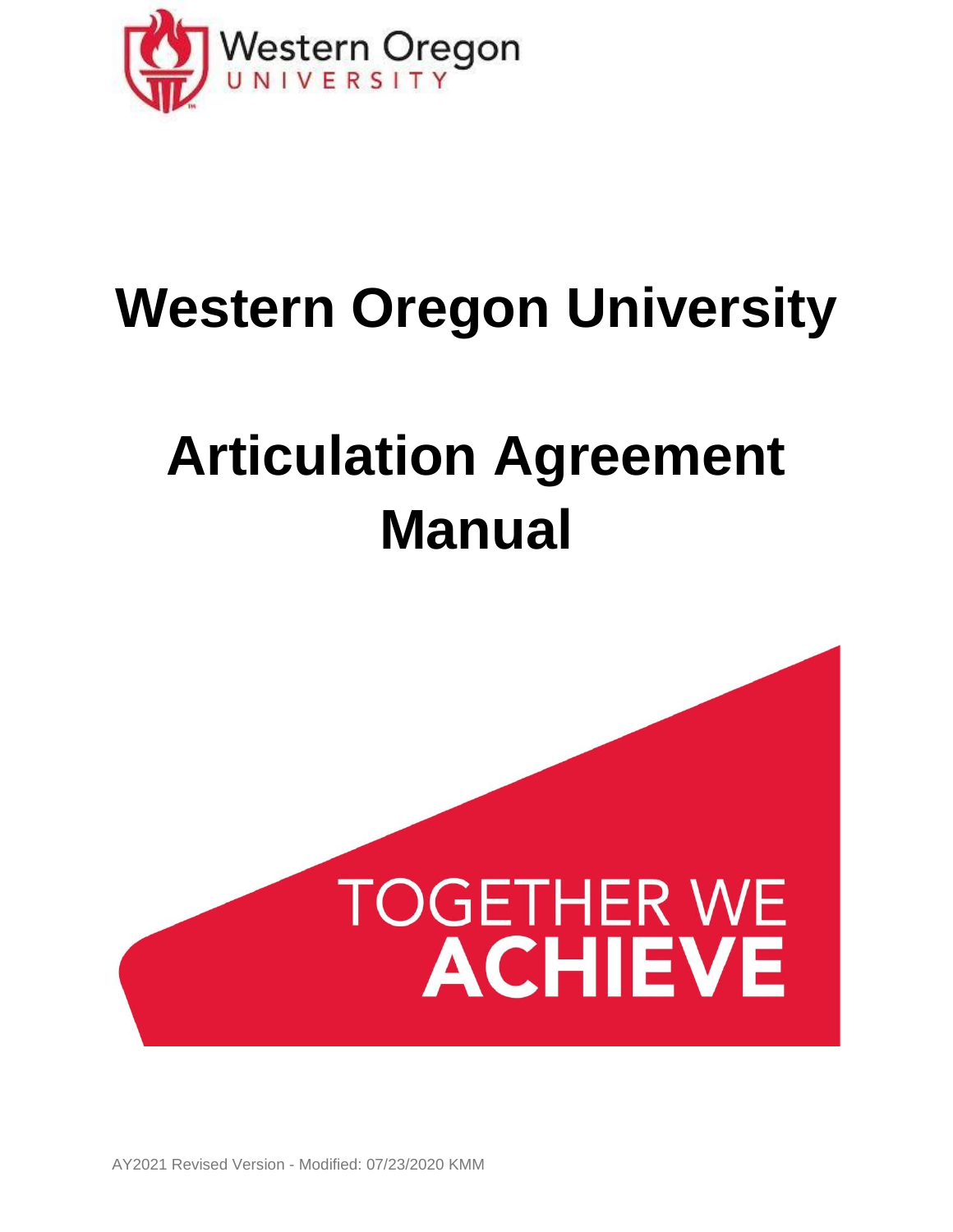# <span id="page-1-0"></span>**Preface**

Western Oregon University (WOU) is committed to maintaining a well-designed, effective process for developing and implementing articulation pathways with two- and four-year institutions to ensure an orderly transfer of academic credit for the students that we serve.

Western Oregon University solicits partnerships and articulation opportunities that will improve students' success and increase their access to advanced educational opportunities.

The structured pathways for community college students to pursue a WOU degree include the following activities:

- Ensure curricular alignment with key strategic partners
- Design articulation degree maps (four-year planners) for transfer students
- Create program-specific articulation agreements with community colleges and other **Institutions**

This Articulation Agreement Manual<sup>1</sup> summarizes the key elements of the process and provides the structure to deans, administrators, department/division chairs, program coordinators/directors, and faculty for the preparation, approval, implementation, and renewal of agreements that will facilitate articulated transfer work.

[http://www.lonestar.edu/departments/universityarticulation/Articulation\\_Manual\\_Handbook.pdf](http://www.lonestar.edu/departments/universityarticulation/Articulation_Manual_Handbook.pdf) See Portland State University's manual on their website: [https://www.pdx.edu/academic](https://www.pdx.edu/academic-affairs/sites/www.pdx.edu.academic-affairs/files/Articulation%20Agreements%20Guidelines%20Manual_2.1.18.pdf)[affairs/sites/www.pdx.edu.academic](https://www.pdx.edu/academic-affairs/sites/www.pdx.edu.academic-affairs/files/Articulation%20Agreements%20Guidelines%20Manual_2.1.18.pdf)[affairs/files/Articulation%20Agreements%20Guidelines%20Manual\\_2.1.18.pdf](https://www.pdx.edu/academic-affairs/sites/www.pdx.edu.academic-affairs/files/Articulation%20Agreements%20Guidelines%20Manual_2.1.18.pdf)

<sup>&</sup>lt;sup>1</sup> The Lone Star College System and Portland State University have both graciously given permission to Western Oregon University to utilize their Articulation Agreement Guidelines Manual as a reference and guide in developing our Manual. See the Lone Star College System Articulation Agreement Guidelines Manual on their website: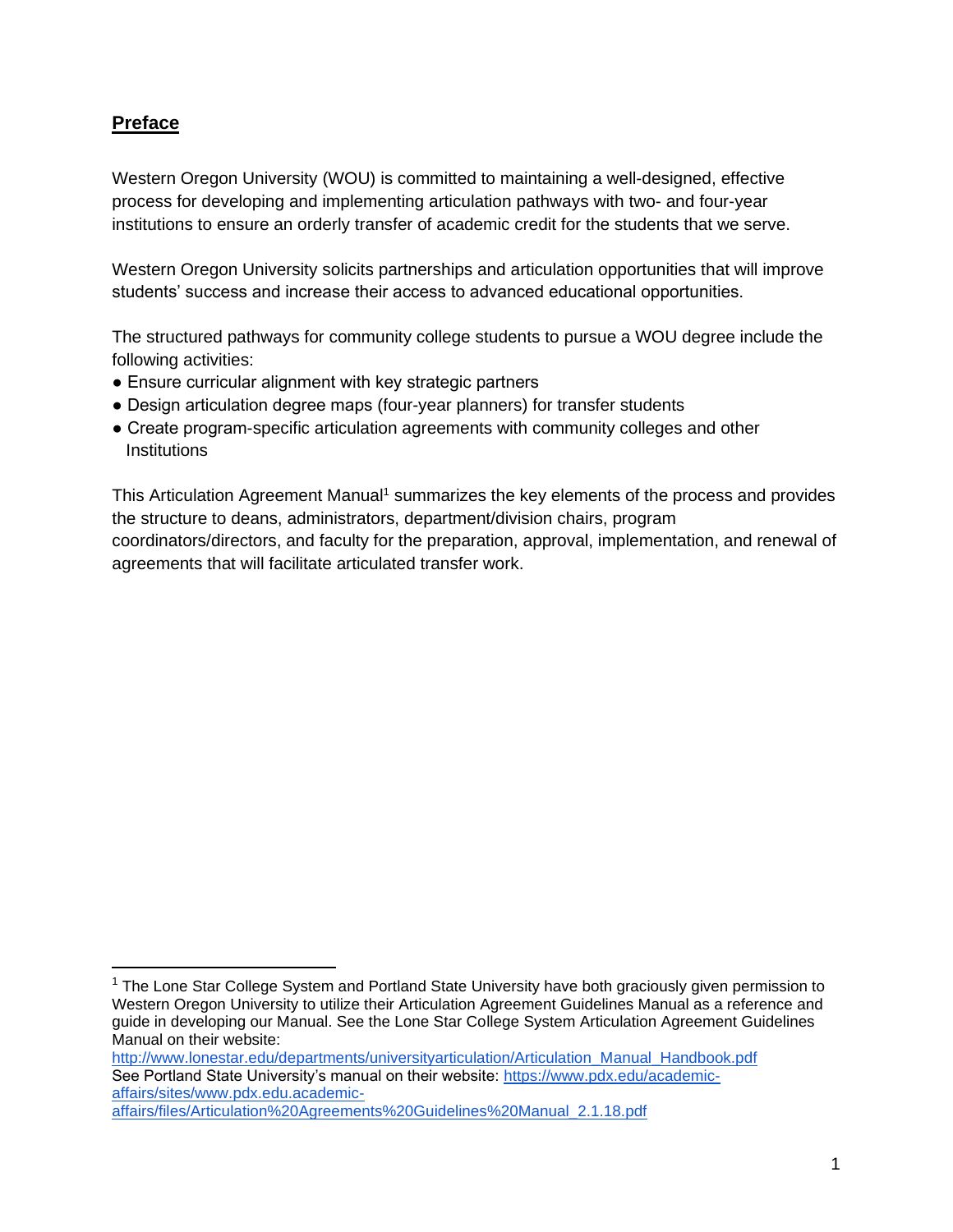## <span id="page-2-0"></span>**Table of Contents**

[Preface](#page-1-0)

[Table of Contents](#page-2-0)

Articulation Agreement Defined

**[Goals and Benefits](#page-4-0)** 

**[Guiding Principles](#page-5-0)** 

[Types of Agreements](#page-6-0)

[Review, Authorized Signatory, and Record Maintenance](#page-7-0)

[Process Overview](#page-9-0)

**[Primary Considerations](#page-9-1)** [Development Agreement](#page-9-2) **[Content](#page-10-0) [Initial Notice of Intent](#page-10-1)** [Approval](#page-11-0) [Communicate/Disseminate](#page-11-1) [Promotion/Marketing](#page-11-2) [Annual Review](#page-12-0) [Agreement Renewal](#page-12-1) **[Appendices](#page-13-0)** 

[Appendix A: Course-to-Course/Program-to-Program Checklist](#page-14-0) [Appendix B: Administrative Agreements Checklist](#page-16-0) [Appendix C: Notice of Intent:](#page-18-0) [Appendix D: WOU Contacts](#page-19-0)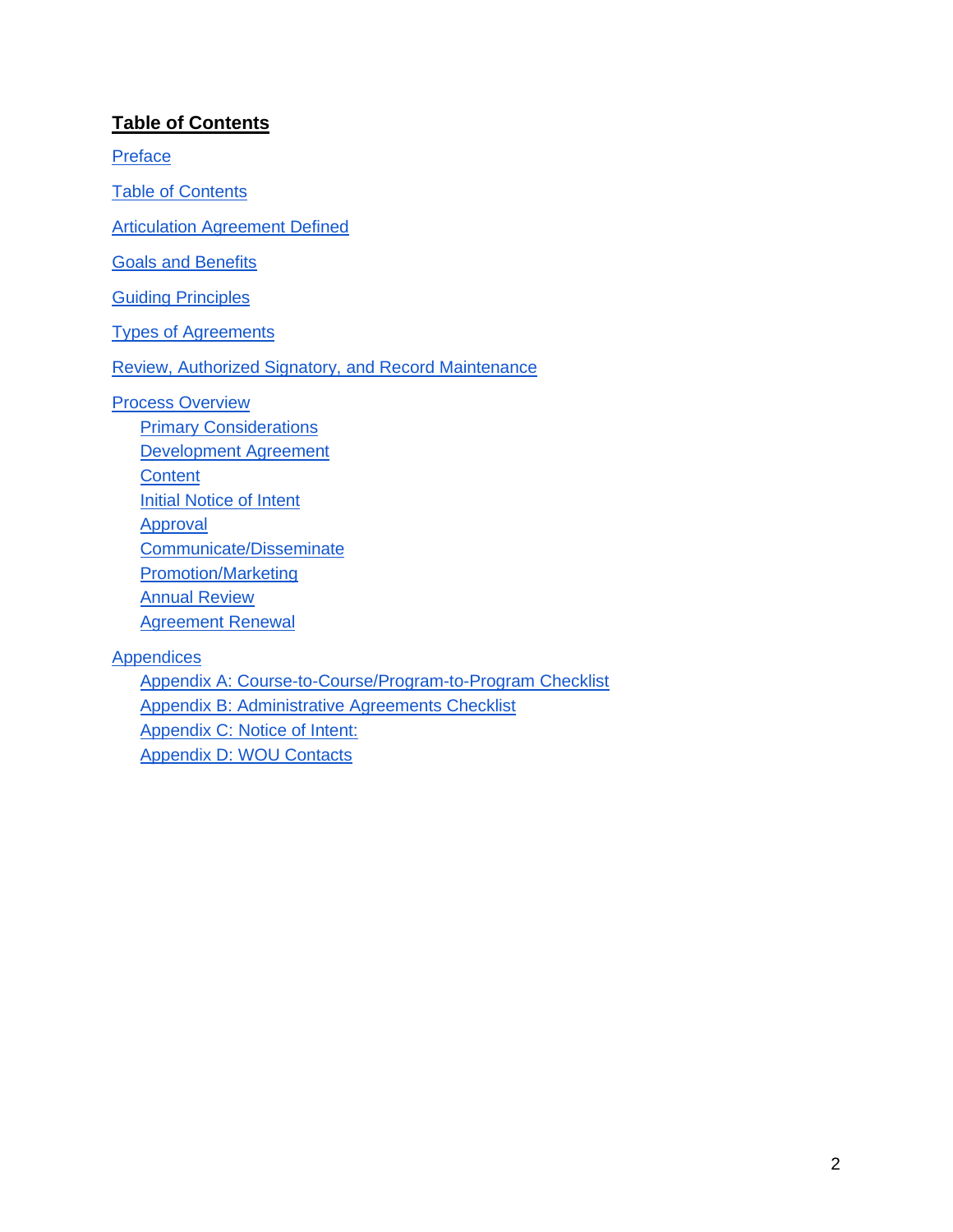## **Articulation Agreement Defined**

Articulation is a broad term that relates to various methods by which students can receive credit for particular course work that they have mastered. An articulation agreement recognizes that education received at one institution is equivalent to that of another institution. Articulation Agreements are formal agreements between educational institutions for the transfer of course credit taken at one institution to another institution. They are formalized at the institutional level between Western Oregon University and regionally accredited two-year or four-year institutions. The agreements constitute a broad framework for more specific transfer planning that will define the articulation of baccalaureate degree program requirements for specific course requirements.

Articulation agreements are documents, signed by representatives of both entities that permit credits earned through another Institution's programs to be transferred to Western Oregon University. Credits are applied to a degree, counting toward the major, general education, minor, or as elective credit. The agreement often includes a minimum GPA requirement for admission and minimum or maximum number of credit hours that will transfer, as well as any other admissions requirements specific to the agreement.

Articulation agreements exist between Western Oregon University and two-year or four-year institutions to build transfer pathways and assist students' transfer. Articulation agreements formalize the process of developing and maintaining transfer pathways for students who wish to pursue a bachelor's degree. Typically articulation agreements provide students at community colleges with access to, and connections with, Western Oregon University.

The purpose of an articulation agreement is to increase the number of students' completing an associate's degree and/or coursework at a community college and going on to earn a bachelor's degree, by ensuring that courses successfully completed at another institution will transfer to Western Oregon University. Through Articulation Agreements, we assist students in reaching their educational objectives by providing information that supports a seamless transfer pathway from a two-year or four-year institution to Western Oregon University.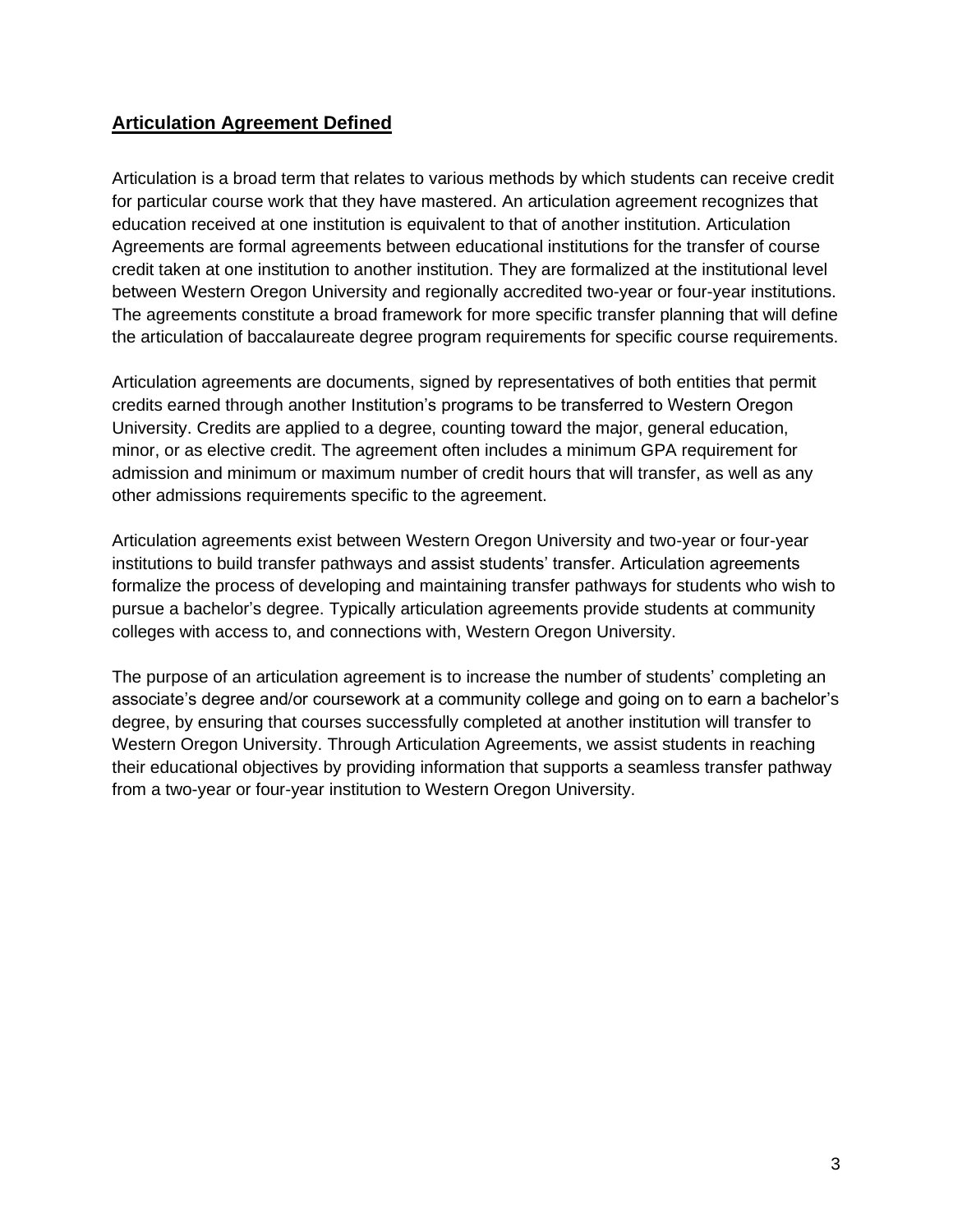# <span id="page-4-0"></span>**Goals and Benefits**

WOU articulation agreements make it possible to properly advise students, allowing them to make informed decisions about which courses should be completed at a partner institution, and which courses can be transferred to WOU. Articulation degree maps (4-year planners) included in the agreement are beneficial to students and permit students to track their progress toward a selected degree as if they were enrolled at WOU.

Articulation agreements and the Degree Maps will be housed in the Provost's repository (shared Google drive) by the university Transfer Pathways Director. The Degree Maps will reflect course equivalencies between Western Oregon University and the partner institution.

Upon completing the requirements that articulation agreement stipulates, students will have met the curricular requirements that are associated with a four-year degree at WOU. Other benefits include:

- Allowing students to make the transition to WOU easier
- Having more credit count toward their bachelor's degree requirements and thereby accelerating progress while decreasing credit loss
- Preventing students from taking unnecessary courses or repeating courses by reducing duplication of instruction
- Saving money on tuition, fees, and books by eliminating the repeat of courses or "lost" credits"
- Creating opportunities for continued study
- Improving workforce readiness and placement potential
- Offering motivation to continue with higher education

Educational institution benefits include:

- Improved student success
- Promoting curricular alignment
- Facilitating communication between educational institutions
- Facilitating communication between faculty and administrators
- Reducing duplication of instruction
- Expanding program content
- Enhancing public relations
- Increasing enrollment in articulated courses at the high school and college levels
- Assisting with recruitment at all levels of education
- Promoting a unified educational system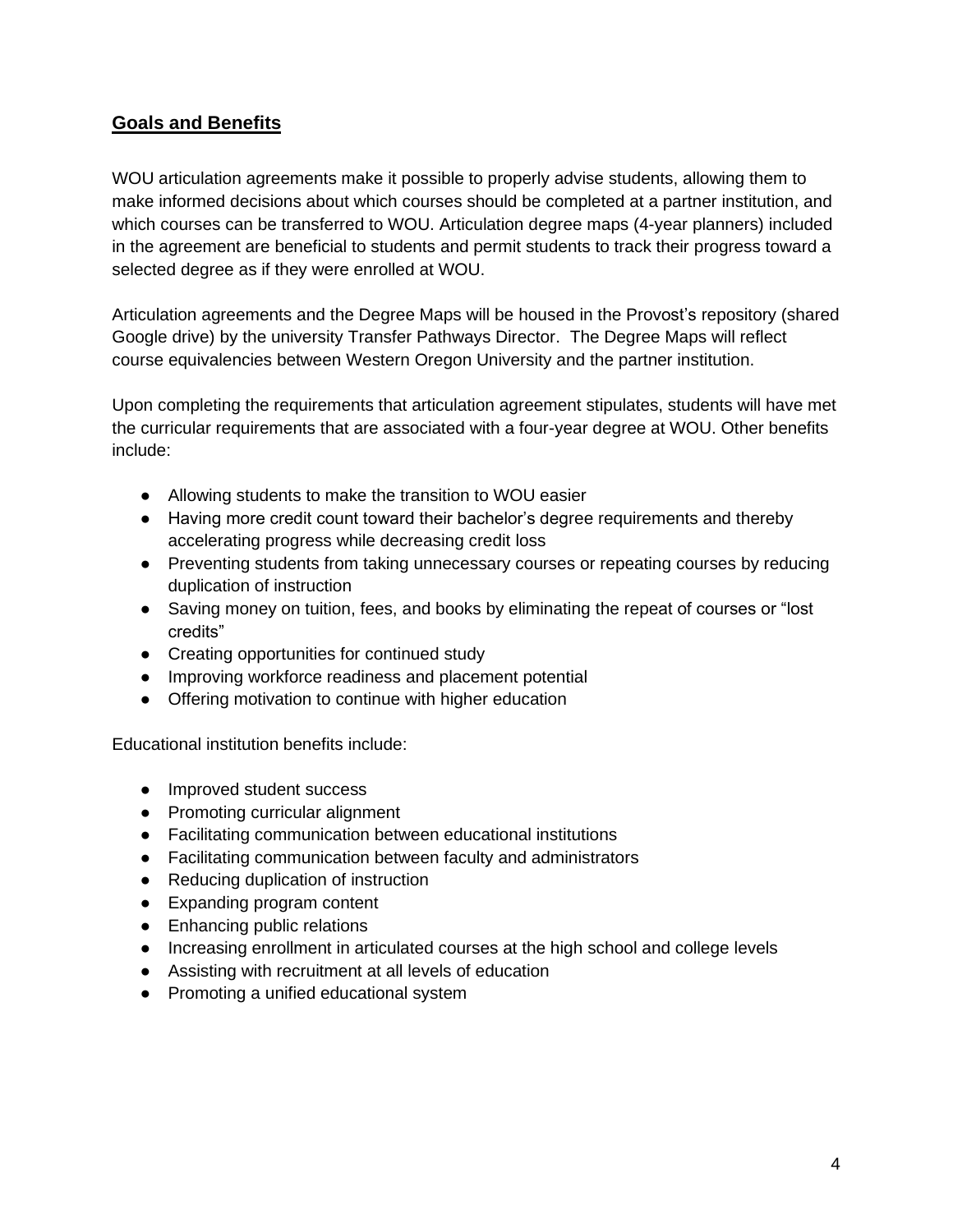# <span id="page-5-0"></span>**Guiding Principles**

Articulation is a process and relationship involving the vertical and lateral movement of students through a formal education system. The agreement is based upon guidelines, policies and accreditation principles. The agreements are intended to expand and create access for our students.

WOU intends to enter into agreements that:

- Will be created for the purpose of increasing access to and attainment of students' educational/career goals
- Will ensure alignment of other colleges or university's course offerings with WOU majors
- Will be established to have a compelling interest and need for current/future students
- Will serve to maximize educational opportunities and services to enhance career opportunities for students in workforce development programs
- Will provide effective and cooperative connections to strengthen partnerships and initiatives that benefit students
- Will reduce costs to students
- Are mutually beneficial to all Parties
- Align with the WOU Strategic Plan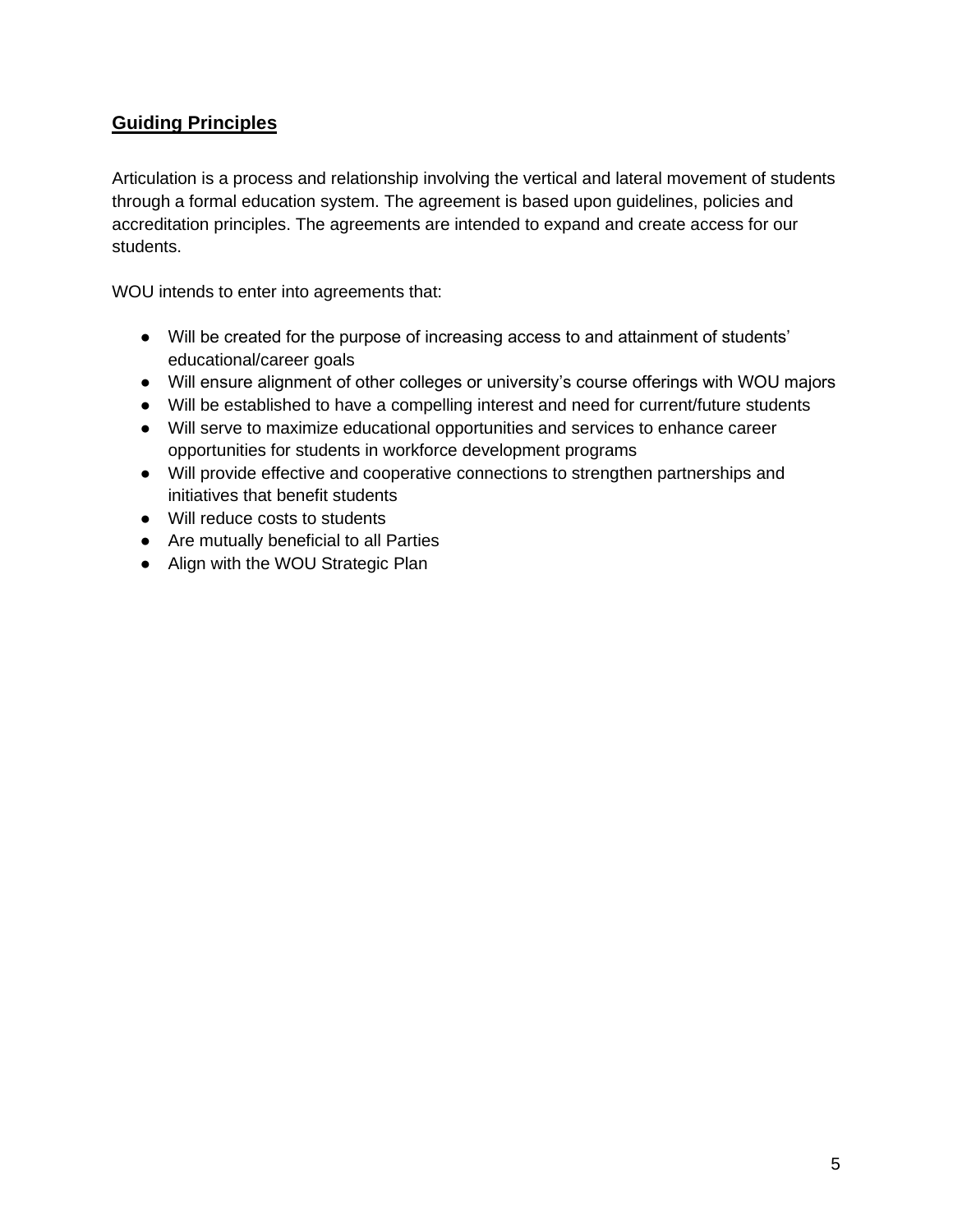# <span id="page-6-0"></span>**Types of Agreements**

| <b>Agreements Managed by Academic Units</b>                                                                                      |                                                                                                                                                                                                                                           |                                                                                                                                                                                                                                                                                                                                                                                       |                                                                                                                                                                           |  |  |
|----------------------------------------------------------------------------------------------------------------------------------|-------------------------------------------------------------------------------------------------------------------------------------------------------------------------------------------------------------------------------------------|---------------------------------------------------------------------------------------------------------------------------------------------------------------------------------------------------------------------------------------------------------------------------------------------------------------------------------------------------------------------------------------|---------------------------------------------------------------------------------------------------------------------------------------------------------------------------|--|--|
| Type & Form                                                                                                                      | What                                                                                                                                                                                                                                      | How                                                                                                                                                                                                                                                                                                                                                                                   | <b>Authorized Signatory</b>                                                                                                                                               |  |  |
| Program-to-Program<br><b>Articulation Agreement</b><br>Will include a Course<br><b>Articulation Agreement</b><br>and Degree Map. | Specifies how courses in a<br>program at a Community<br>College (CC) will transfer to a<br>specific major at WOU.<br>Example:<br>PCC to WOU<br>$PS$ 222 = PS 2XX<br>Meets PS 222 requirement of<br>Early Childhood/Elementary<br>program. | Formal agreement, generally<br>initiated by department,<br>program, or division. May<br>allow courses that are not a<br>direct equivalent to WOU<br>courses to be accepted to<br>meet major requirements for a<br>specific major only.                                                                                                                                                | Must be vetted and<br>signed by; department<br>head or program<br>coordinator, and<br>division chair, dean,<br>the Provost (or<br>designee), and<br>University President. |  |  |
| Course-to-Course<br>Articulations                                                                                                | Example:<br>PCC to WOU<br>$EC 200 = EC LD$<br>$EC 201 = EC 201$<br>$FN$ 225 = $CH$ 250                                                                                                                                                    | Initial evaluation of courses by<br>articulation specialists in the<br>Admissions/Registrar's office.<br>If transfer is unclear a general<br>"XX" is used and the major<br>department and dean are<br>asked to review and advise.<br>Department and division, with<br>support of the dean, may<br>change the original articulation<br>determination of an articulation<br>specialist. | Admissions/Registrar<br>(or designee).<br>Agreements by faculty<br>must be vetted and<br>signed by; department<br>head, program<br>coordinator, or division<br>chair.     |  |  |
| <b>Administratively Managed by Administrative Units</b>                                                                          |                                                                                                                                                                                                                                           |                                                                                                                                                                                                                                                                                                                                                                                       |                                                                                                                                                                           |  |  |
| <b>Statewide Agreements</b>                                                                                                      | Associate of Arts Oregon<br>Transfer (AAOT)<br>Associate of Science Oregon<br>Transfer - Business (ASOT-<br>B)<br><b>Organic Chemistry</b><br>Agreement<br><b>HB 2998</b>                                                                 | Coordinated, vetted, and<br>administered at the state-level.                                                                                                                                                                                                                                                                                                                          | Authorized state<br>agencies such as<br>Oregon Transfer<br><b>Articulation Committee</b><br>(OTAC)                                                                        |  |  |
| <b>Reverse Transfer</b>                                                                                                          | Reverse agreements allow a<br>community college to accept<br>credits earned after a student<br>transfers to WOU in order to<br>allow them to apply toward<br>an associate's degree.                                                       | Initiated by Registrar's Office<br>(RO) or community college.                                                                                                                                                                                                                                                                                                                         | Registrar (or designee)                                                                                                                                                   |  |  |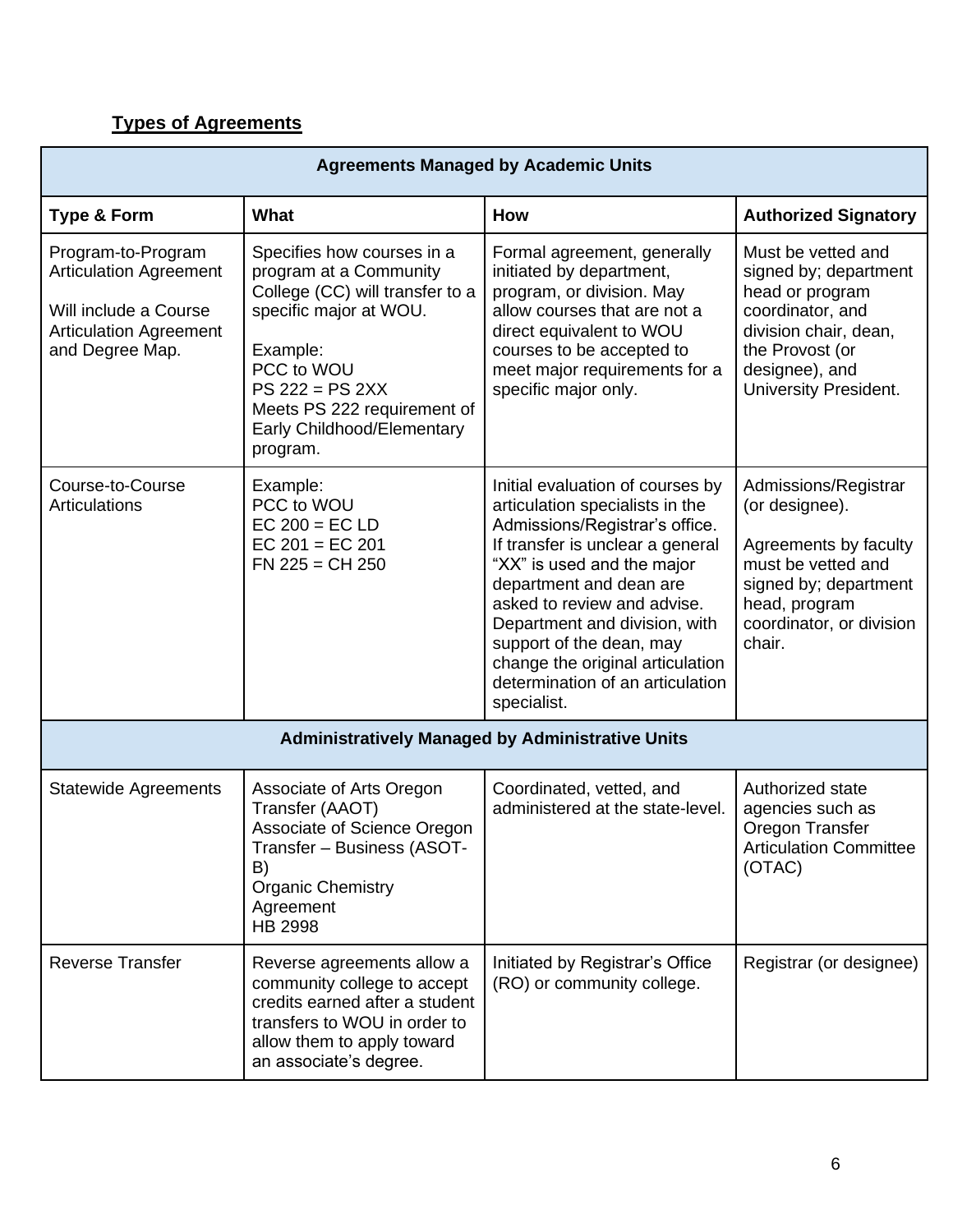<span id="page-7-0"></span>

| <b>Admission Agreements:</b><br>(Notice of Educational<br>Collaboration)     | Guarantees that students<br>who meet certain criteria will<br>be admitted. Does not<br>identify how specific courses<br>transfer.                                                                                                                                                                                                                | These are generally focused<br>on international students<br>transferring from a community<br>college in the United States.                                                                                                                                                                                 | Initiated and signed by<br>the Office of<br>International Affairs, or<br>by the Office of<br>Admissions for<br>domestic institutions.<br>Only finalized, upon<br>final vetting and<br>signature of the<br>Provost (or designee).<br>If special tuition/fee<br>rates apply the VP of<br>Finance must<br>approve. |
|------------------------------------------------------------------------------|--------------------------------------------------------------------------------------------------------------------------------------------------------------------------------------------------------------------------------------------------------------------------------------------------------------------------------------------------|------------------------------------------------------------------------------------------------------------------------------------------------------------------------------------------------------------------------------------------------------------------------------------------------------------|-----------------------------------------------------------------------------------------------------------------------------------------------------------------------------------------------------------------------------------------------------------------------------------------------------------------|
| Degree Partnership<br>Program (formerly Dual<br><b>Admission Agreements)</b> | Students who apply for<br>degree partnership<br>admission in a degree<br>partnership program and are<br>admitted to both WOU and a<br>partner community college,<br>may continue to take classes<br>at their CC before during or<br>after matriculating at WOU.<br>Credits count at both their<br>CC and WOU toward their<br>financial aid load. | Sponsored by the VP of<br>Academic Affairs or the VP of<br><b>Student Affairs. Various</b><br>departments involved include,<br>admissions processing,<br>communication with partner<br>institutions, transcript<br>evaluations, and financial aid,<br>carry out the primary functions<br>of the agreement. | <b>University President</b>                                                                                                                                                                                                                                                                                     |
| <b>General Education</b><br><b>Block Transfer</b>                            | Example: Interstate Passport                                                                                                                                                                                                                                                                                                                     | Provost's office and Faculty<br>Senate sponsor and review.                                                                                                                                                                                                                                                 | Authorized state<br>agencies such as the<br>HECC. May also<br>receive endorsement<br>from the Joint Transfer<br><b>Articulation Committee</b><br>(OTAC). Vetted by<br>faculty.                                                                                                                                  |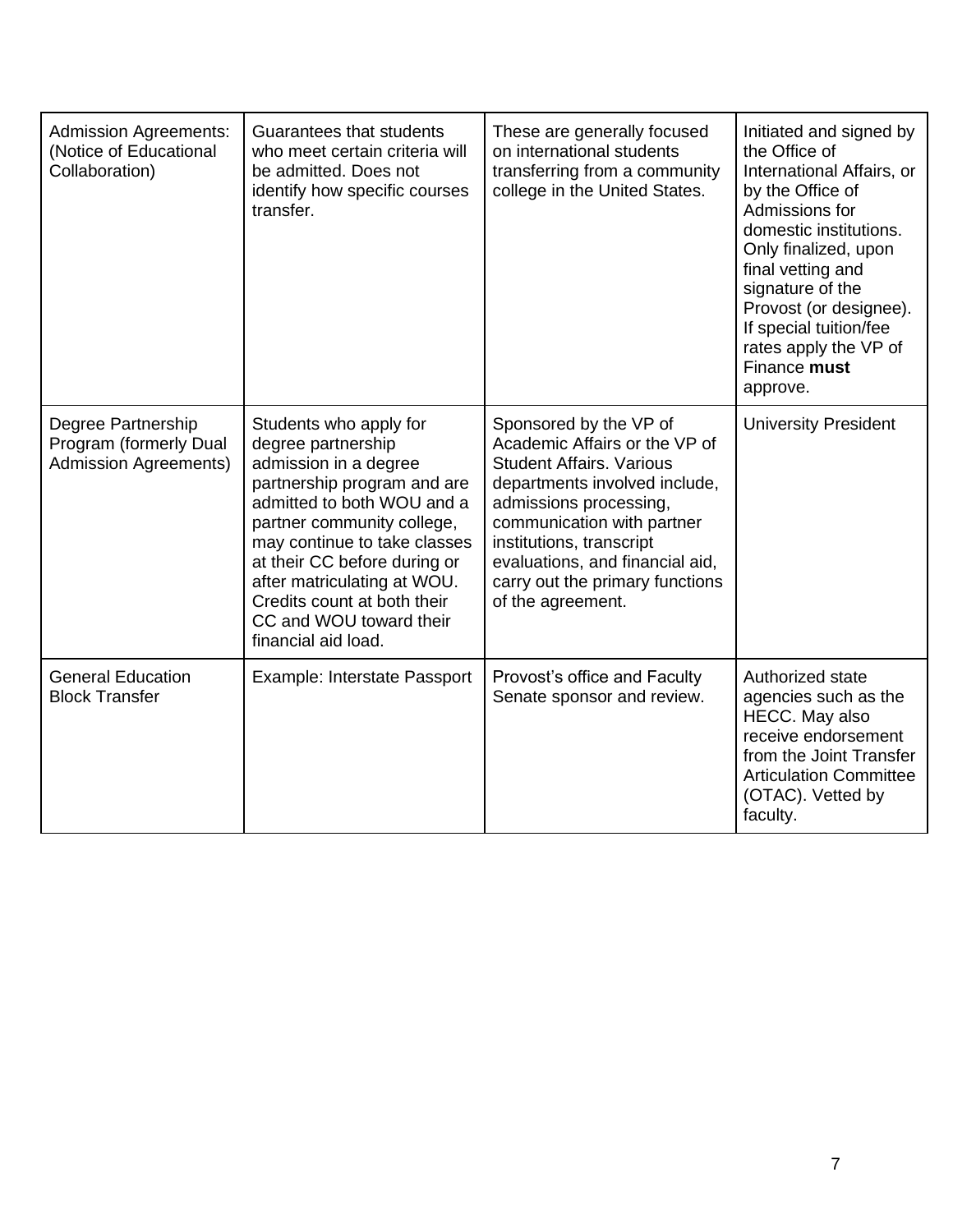## **Review, Authorized Signatory, and Record Maintenance**

The requirements for an articulation agreement depend on the specific agreement itself. Students must meet minimum WOU admission standards and grade requirements as outlined in the specific agreement.

All articulations, co-admissions, and reverse transfer agreements shall have all applicable administrative reviews completed and be signed by all Parties prior to commencement of any duties/actions by the Parties as stipulated in the agreement.

An articulation agreement is a binding legal contract and requires review by an authorized WOU signatory with authority to contractually bind the university **before** submission to the Partnering Institution. Individual WOU schools/colleges are **not** authorized to enter into an articulation, degree partnership program agreement or reverse transfer agreement **without** President and Provost approval.

All agreement types **require** a Financial Impact statement be provided prior to negotiating the agreement. The type of information required includes but is not limited to the following list:

- FTE in feeder program at the community college
- Number of credits to be completed at Western Oregon University
- Projected average credits per term
- Projected terms to completion of four-year degree
- Projected new Western Oregon University students per year
- Percent anticipated to complete the four-year degree
- Percent of program estimated to be completed by non-completers

Faculty and/or staff engaging in these agreements must complete the university approved Articulation Agreement Financial Impact Statement Template. A sample of the template can be found on the Transfer Pathways website at [https://wou.edu/transferpathways/articulation](https://wou.edu/transferpathways/articulation-agreements/)[agreements/.](https://wou.edu/transferpathways/articulation-agreements/)

Agreements are only valid if they are executed by persons authorized to bind the Party (Western Oregon University) in contract (University President, VP Finance, or VP/General Counsel).

A copy of the original agreement **must** be included with the amendment, change, extension or renewal at the time documents are processed for approval.

Signed copies of the original agreement and any amendments, changes, extensions or renewals are kept in the Provost's office. Copies of all currently executed agreements will be kept in the Provost's repository. Expired agreements will be archived electronically in the Articulation Agreement database.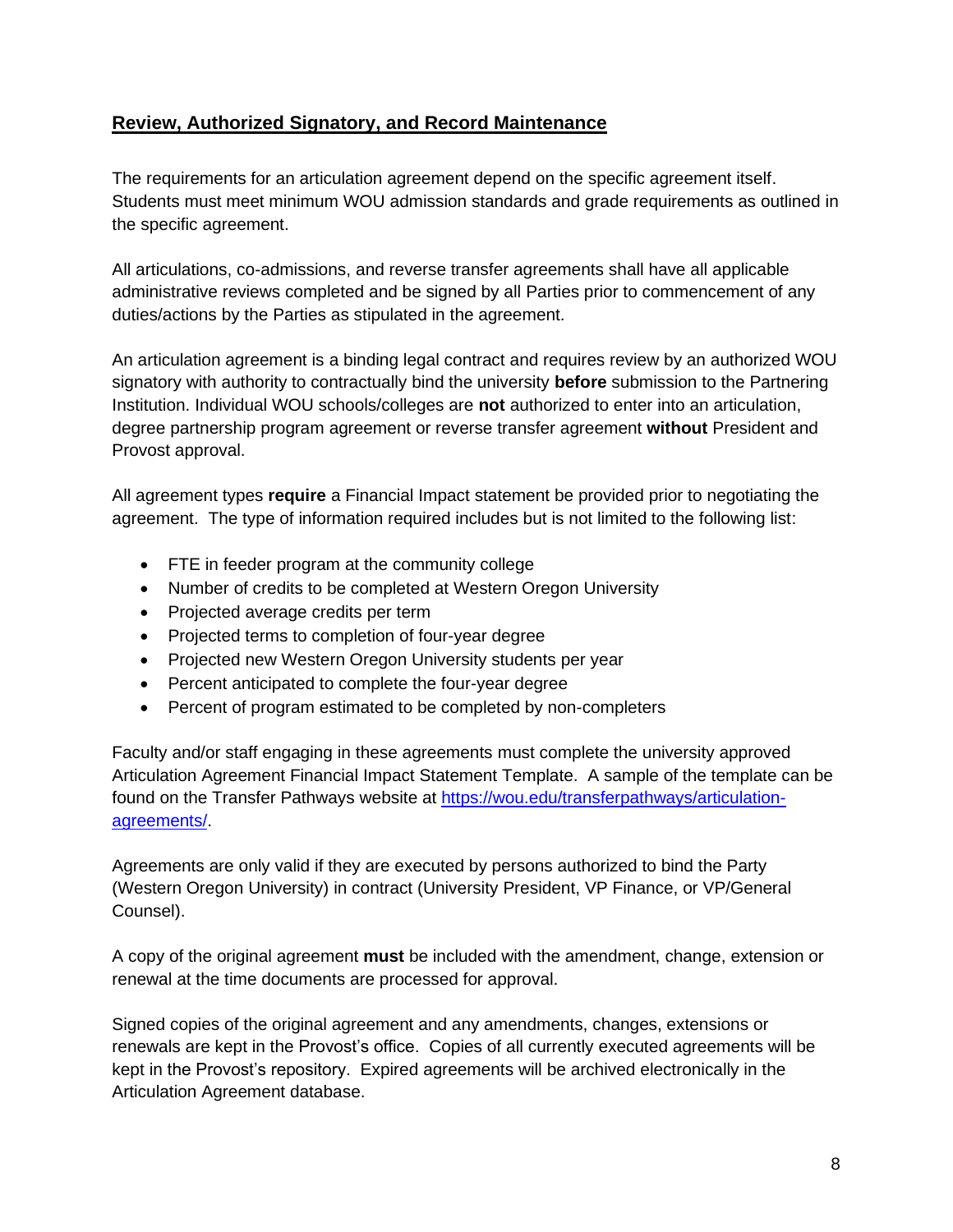<span id="page-9-0"></span>All agreements **are expected** to follow the templates and guidelines in this document.

# **Process Overview**

## <span id="page-9-1"></span>**1.** Primary Considerations

The first stage in the process is to assess how the agreement aligns with the institution's guiding principles for creating new agreements. Proposals that are **not** in alignment with these principles may not become approved, implemented agreements.

Proper consultation with all impacted departments **is a** prerequisite requirement before initiating any agreement.

## <span id="page-9-2"></span>**2.** Development Agreement

Consultation with the University Transfer Pathways Director is recommended during the development of an Articulation Agreement.

- Internal Development The Dean's office and Department Head/Program Coordinator where the program is housed, determine area specific agreements [\(https://wou.edu/transferpathways/articulation-agreements/\)](https://wou.edu/transferpathways/articulation-agreements/).
- Program-to-program or course-to-course agreements:
	- A faculty member wishing to propose a program-to-program agreement should consult with their division chair/program coordinator to discuss the benefits of the agreement and how engaging in this agreement meets WOU's mission fulfillment and alignment with *Forward Together*. The division chair/program coordinator can initiate a discussion with the appropriate dean.
- Draft agreements are written by the University Transfer Pathways Director with the following considerations:
	- Complies with the Articulation Agreement Guidelines
	- Proper consultation with all impacted departments
	- Provides input and review from the Partnering Institution
	- $\circ$  It is encouraged that academic advisors be consulted regarding curricular details of agreements.
- External Development The Partnering Institution may approach Western Oregon University to draft an institutional or program specific agreement **and requires** a Western Oregon University sponsor. The draft agreement is written by the University Transfer Pathways director and reviewed by the Provost's Office, Registrar's Office, Dean's office, and appropriate Department Head/Program Coordinator with the same considerations as an agreement internally developed.

Comments and concerns from impacted areas and Partner Institution are considered and brought to the University Transfer Pathways Director, Registrar's Office, and Dean's office for discussion with those who developed the agreement.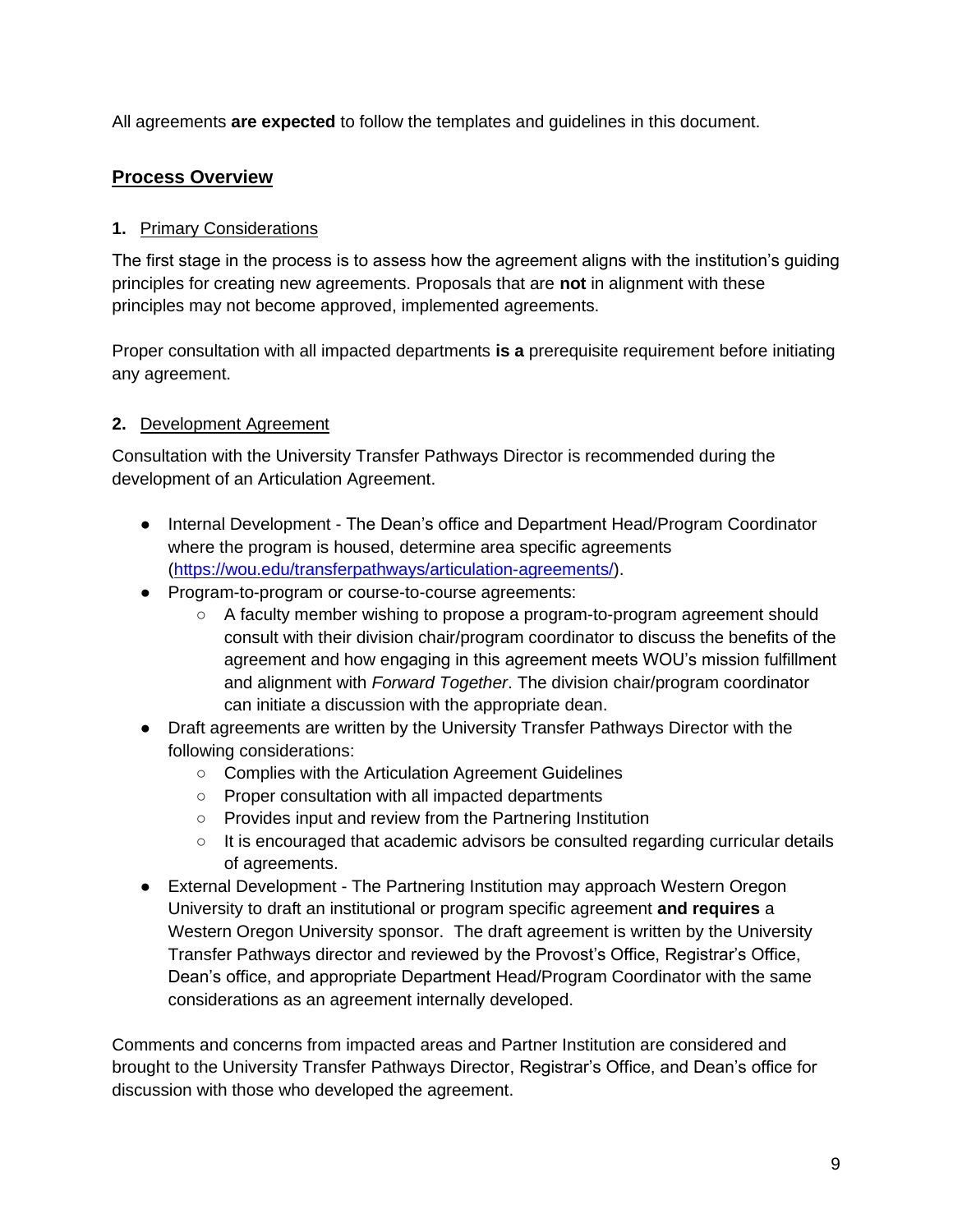## <span id="page-10-0"></span>**3.** Content

To ensure quality and consistency of agreements, the following areas should be addressed in all articulation agreements into which Western Oregon University enters.

- \*Rationale for the agreement -- This includes a brief statement indicating the reason for forming this agreement.
- Academic Agreements:
	- \*Partner institution details (name, contact, accreditation, etc.)
	- \*Names of impacted programs (if applicable)
	- Submit a Permanent Articulation request form via the portal (for course-to-course equivalencies only)
	- Transfer guide/degree map and financial impact statement (for program-toprogram agreements only)
- Administrative Agreements:
	- \*Agreement Partner details (name, contact, accreditation, etc.)
	- \*Information related to any financial obligations (as applicable)
- All Articulation Agreements and corresponding documentation (degree maps/transfer guides, and financial impact statement, etc.) that support the agreement will be housed in the Provost's repository.

\*Required when completing Notice of Intent. It is recommended that all supporting documents are submitted at once, however, the database does allow submitters to submit supporting documents as they are finalized.

## <span id="page-10-1"></span>**4.** Initial Notice of Intent

The request for an articulation agreement may be generated from either an internal (WOU curriculum team, department or division) or external (originating from another institution) source so long as external agreements have a Western Oregon University sponsor.

Regardless of the origin of the agreement, **all** requests to initiate developments of transfer agreements must be communicated in writing, via the ["Notice of Intent"](https://wou.edu/transferpathways/articulation-agreements/database/) form, to the University Transfer Pathways Director. Upon submission of the Notice of Intent, an email will automatically be sent to the University Transfer Pathways Director and the submitter.

The Department Head/Program Coordinator, Division chair, or Dean's office will generate the request of the ["Notice of Intent"](https://wou.edu/transferpathways/articulation-agreements/database/) [\(Appendix C\)](#page-18-0) to the University [Transfer Pathways Directo](#page-19-0)r. **Please note**: You must be logged into your portal to submit a Notice of Intent.

Incomplete submissions **will expire** in 6 months. An email will be sent letting the submitter know the "Notice of Intent" is set to expire. Programs have the ability to submit a new "Notice of Intent" if they still wish to proceed with the agreement.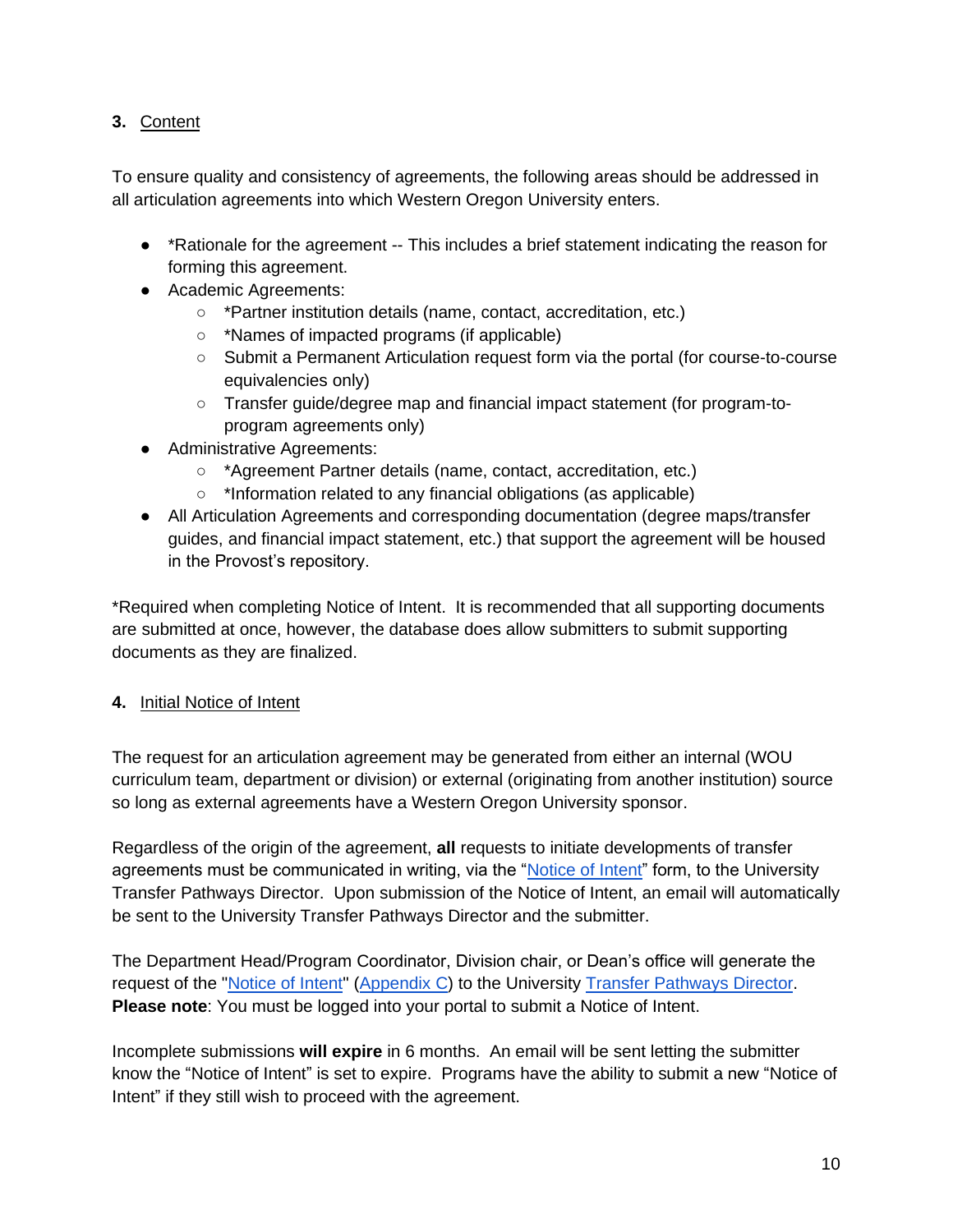## <span id="page-11-0"></span>**5.** Approval

After the agreement is finalized, signatures and copies will be made in accordance with the procedure laid out for the type of agreement being established (see appropriate checklist, [appendix](#page-14-0) A- [Course-to-Course or Program-to-Program](#page-14-0) or appendix B- [Administrative\)](#page-16-0). **Note**, applicable agreements **are not** valid until the Partner Institution has returned a signed copy to Western Oregon University. Upon receipt of the signed copy from the applicable partner, implementation will be as scheduled or in the next feasible term, depending on the nature of the agreement.

## <span id="page-11-1"></span>**6.** Communicate/Disseminate

Following approval by obtaining the appropriate signatures, the original agreement is archived, in the Provost's Office. A copy of the signed agreement will be kept in the Provost's repository, by the University Transfer Pathways Director.

The University Transfer Pathways Director will notify and provide copies as follows:

Notify:

- Faculty Senate (Program-to-Program)
- Deans
- Divisional instruction leaders/Program Directors
- Department head
- Academic Advisors
- Provost's office

A copy of the agreement is disseminated as a PDF to:

- Partnering Institution
- Participating academic units
- Registrar
- Financial Aid
- Admissions (for purposes of recruitment and articulation awareness)

## <span id="page-11-2"></span>**7.** Promotion/Marketing

Relevant departments/divisions will coordinate promotion and marketing of transfer articulation agreements to students in several ways:

● Inform academic advisors and curriculum teams of new agreements at departmental meetings, and/or training sessions.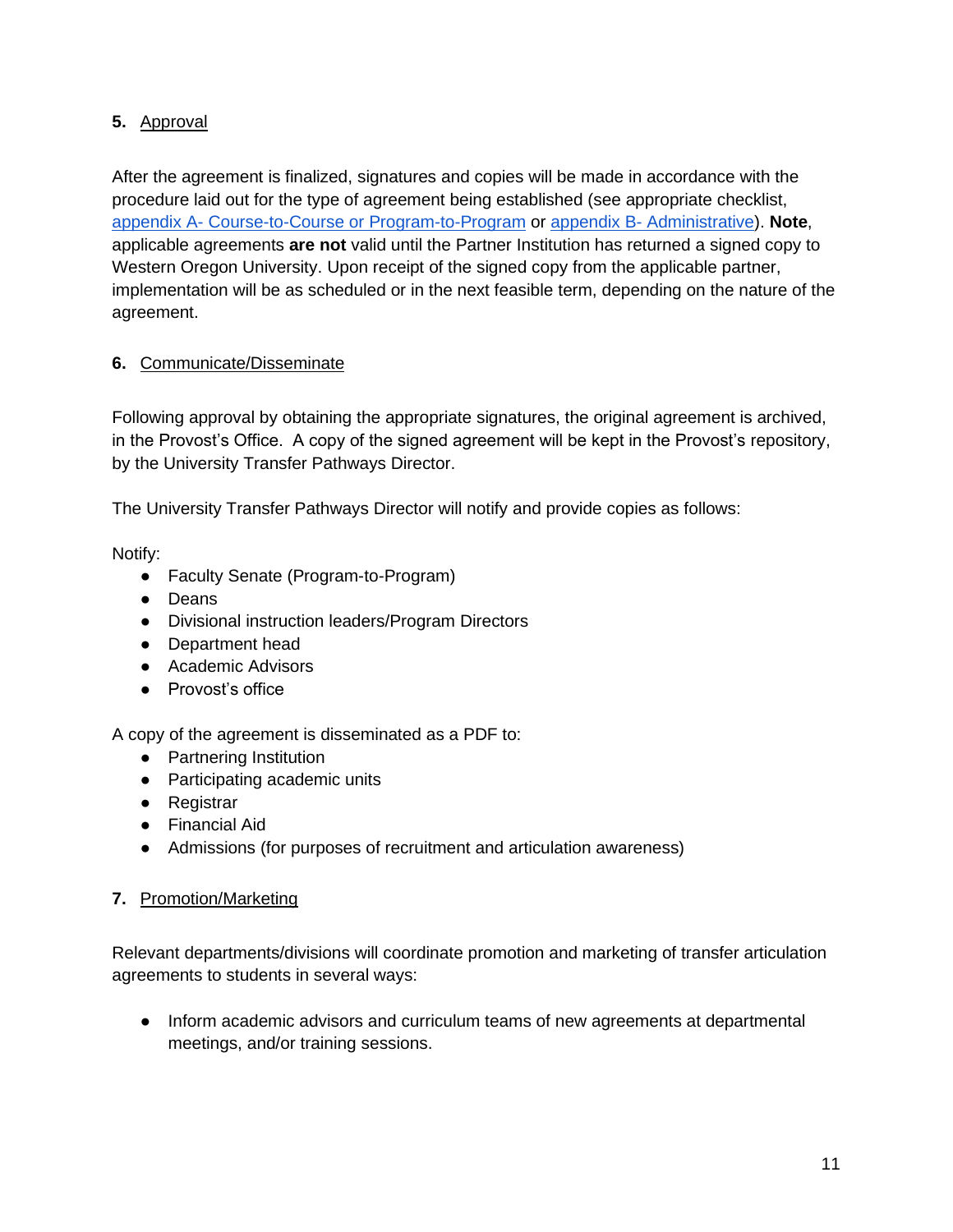- Ensure that Course Articulation Agreements, degree maps, and financial impact statements are housed in the Articulation Database by the University Transfer Pathways [Directo](#page-19-0)r.
- Consider, in coordination with MarCom, other printed venues to promote agreements, (e.g., brochure, college catalog, and appropriate websites, etc.).

## <span id="page-12-0"></span>**8.** Regular Review

Curriculum changes initiated by Western Oregon University must be communicated to and resulting changes coordinated with the Partner Institution. Likewise Partner Institutions must communicate and coordinate with Western Oregon University upon initiating curricular changes that impact agreements.

The University Transfer Pathways Director and the Registrar may prompt departments to do an annual or bi-annual review with the transfer institution. Any revisions to the program transfer agreement will be reviewed and approved by:

- Program representatives
- Office of the appropriate dean
- Provost
- President and VP, Finance (If applicable)

Please keep in mind the impact academic curriculum changes have on Articulation Agreements.

If a curriculum change will affect an Articulation Agreement, the department initiating the Articulation Agreement will need to connect with community colleges and those individuals/units to ensure that changes are communicated.

Each reviewed Articulation Agreement will be dated to reflect the date of the review and to assist in maintaining the most current agreements.

## <span id="page-12-1"></span>**9.** Agreement Renewal

Articulation agreements typically expire after three years. A year prior to expiration, the University [Transfer Pathways Directo](#page-19-0)r will notify departments that an agreement is about to expire. At this time, the department works with the Partner Institution to review and revise the Articulation Agreement as appropriate. Departments update (as needed) the Articulation Agreement form, the Course Articulation Agreement and Degree Map. All updated forms are submitted for review and approval following the standard process found in [Appendix C.](#page-18-0)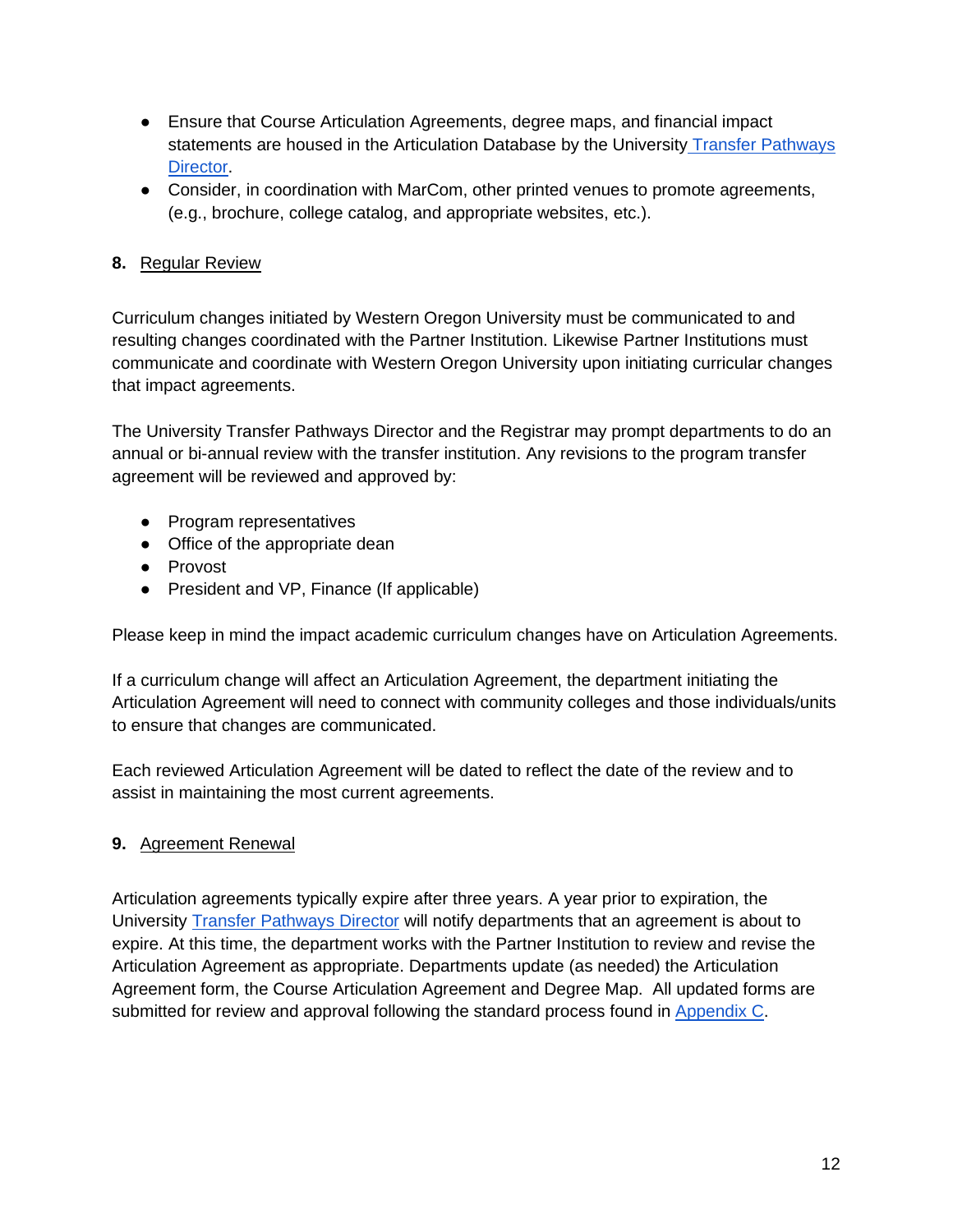# **Appendices**

<span id="page-13-0"></span>**[Appendices](#page-13-0)** 

[Appendix A: Course-to-Course/Program-to-Program Checklist](#page-14-0) [Appendix B: Administrative Agreements Checklist](#page-16-0) [Appendix C: Forms \(Notice of Intent, Degree Map Template, and Transfer Guide Template\)](#page-18-0) [Appendix D: WOU Contacts](#page-19-0)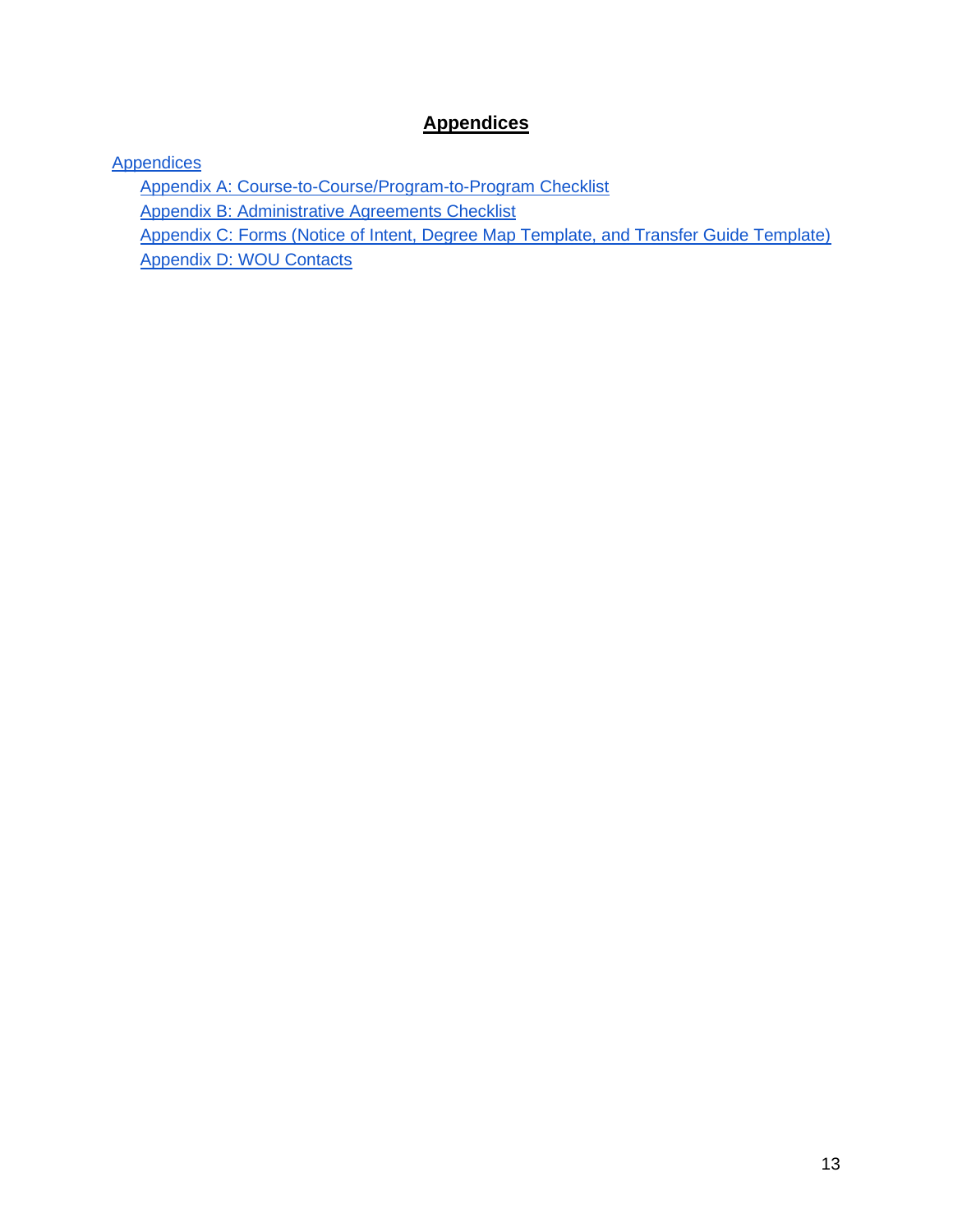## <span id="page-14-0"></span>**Appendix A: Course-to-Course/Program-to-Program Checklist**

## □ Primary Considerations

- $\Box$  Students are the primary beneficiaries of the agreement
- ☐ Partner institution has regional accreditation status

Regional Accrediting Body:

 $\Box$  Institution is not-for-profit

☐ An agreement in this area does **not** already exist

 $\Box$  A new or needed additional opportunity will be provided for students

 $\Box$  There is enough benefit to warrant the work involved in developing, maintaining, and updating the articulation agreement

 $\Box$  Department(s) directly connected to the agreement supports it

 $\Box$  The financial impact to Western

## ☐ Initiation

□ Western Oregon University department contacts Partnering Institution or vice versa. ☐ The Department Head, Program Coordinator, Division Chair, or Dean is notified of intention to create an Articulation Agreement.

 $\Box$  Course-to-course: the permanent articulation request is completed via the portal  $\Box$  Program-to-program: the transfer guide/degree map and financial impact statement forms are completed

### ☐ Notice of Intent to Develop an Articulation Agreement

☐ Department Head, Program Coordinator, Division Chair, or Dean notifies the University Transfer Pathways Director in writing by submitting a **"Notice of Intent"** to develop an Articulation Agreement following the standard format found in Appendix A.  $\Box$  Course-to-course: A copy of the email received when submitting a permanent course articulation request is forwarded to the University Transfer Pathways Director  $\Box$  Program-to-program: the transfer guide/degree map and financial impact statement templates are forwarded to the University Transfer Pathways Director.  $\Box$  The University Transfer Pathways Director; coordinates all involved parties.

## $\Box$  Review, adjustment, and vetting phase:

 $\Box$  Coursework suitability or continuity of courses has been properly vetted with all impacted academic units offering the courses.

 $\Box$  Course articulation lists that are part of the agreement are shared with the Registrar's Office for review.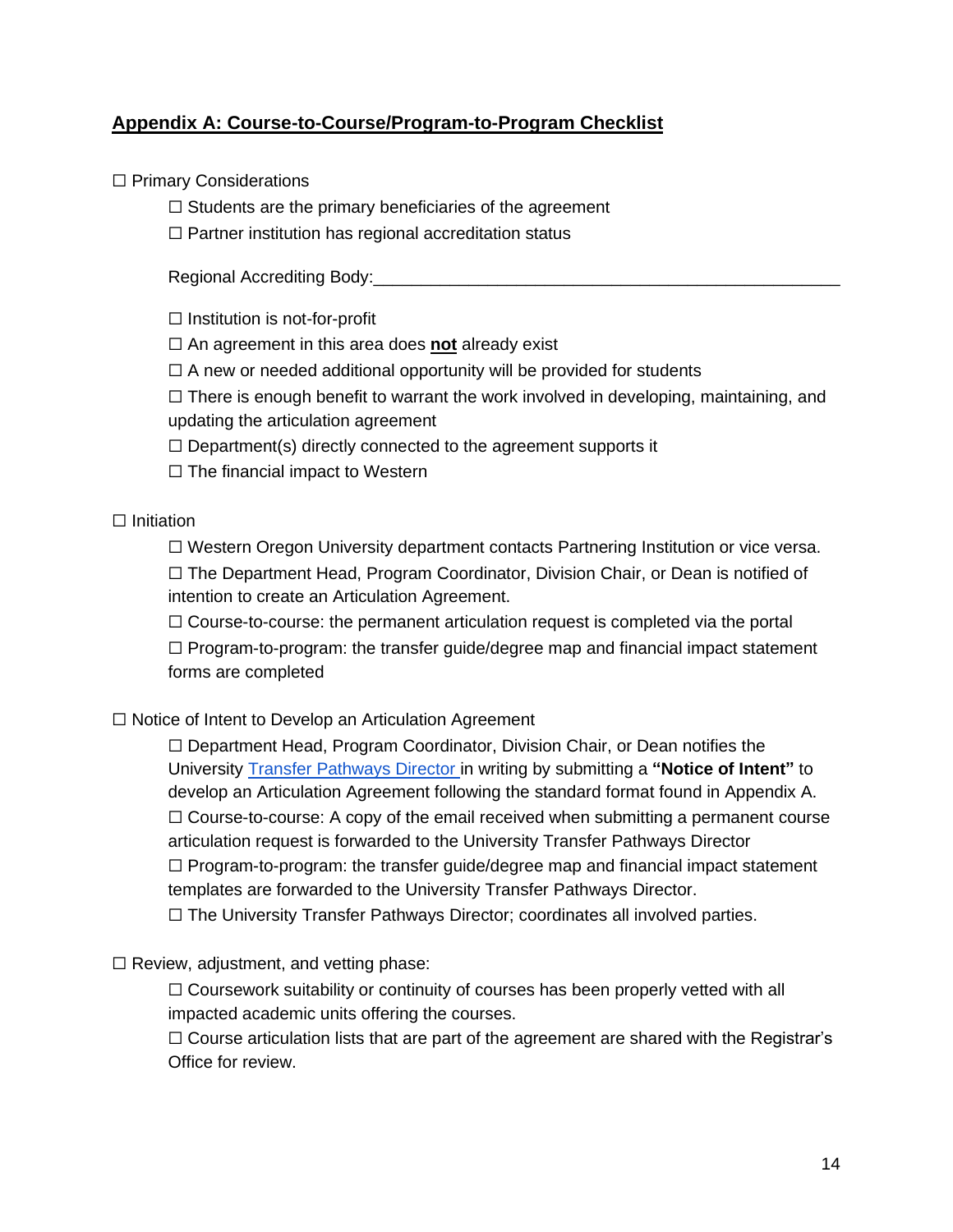$\Box$  The University Transfer Pathways Director in collaboration with the Registrar's Office will communicate any errors or questions to the department for resolution and adjustment of agreement as necessary.

□ Department, division, or dean submits the final draft of the transfer guide/degree map to the University Transfer Pathways Director.

 $\Box$  The University Transfer Pathways Director drafts the agreement and begins the approval process.

 $\Box$  Only courses that do not have direct equivalencies and need to be programmed into Degree Tracks are listed in the agreement. We use the transfer guide/degree map to ensure alignment to 30-60-90 and to update transfer course articulations as needed.

☐ Approval Process Workflow.

☐ Dean signs **TWO** copies of the agreement.

☐ Provost signs **both** copies of the agreement.

☐ Partnering Institution signs **both** agreements and returns one signed copy to the University Transfer Pathways Director.

#### ☐ Communicate/Disseminate the Agreement

☐ The University Transfer Pathways Director posts the agreement in the Provost's repository and logs it in the Articulation Agreements Database.

☐ The University Transfer Pathways Director notifies and distributes scanned pdf copies of the Articulation Agreement to participating academic units, Registrar's Office, the Western Oregon University advising community, Admissions, and others as appropriate.  $\Box$  The University Transfer Pathways Director provides the original copy to the Provost's Office to archive and saves a pdf copy to the Provost's repository.

☐ Promotion/Marketing

 $\Box$  Department links to the course articulation form from appropriate departmental websites.

 $\Box$  Department should consider other venues to promote agreements.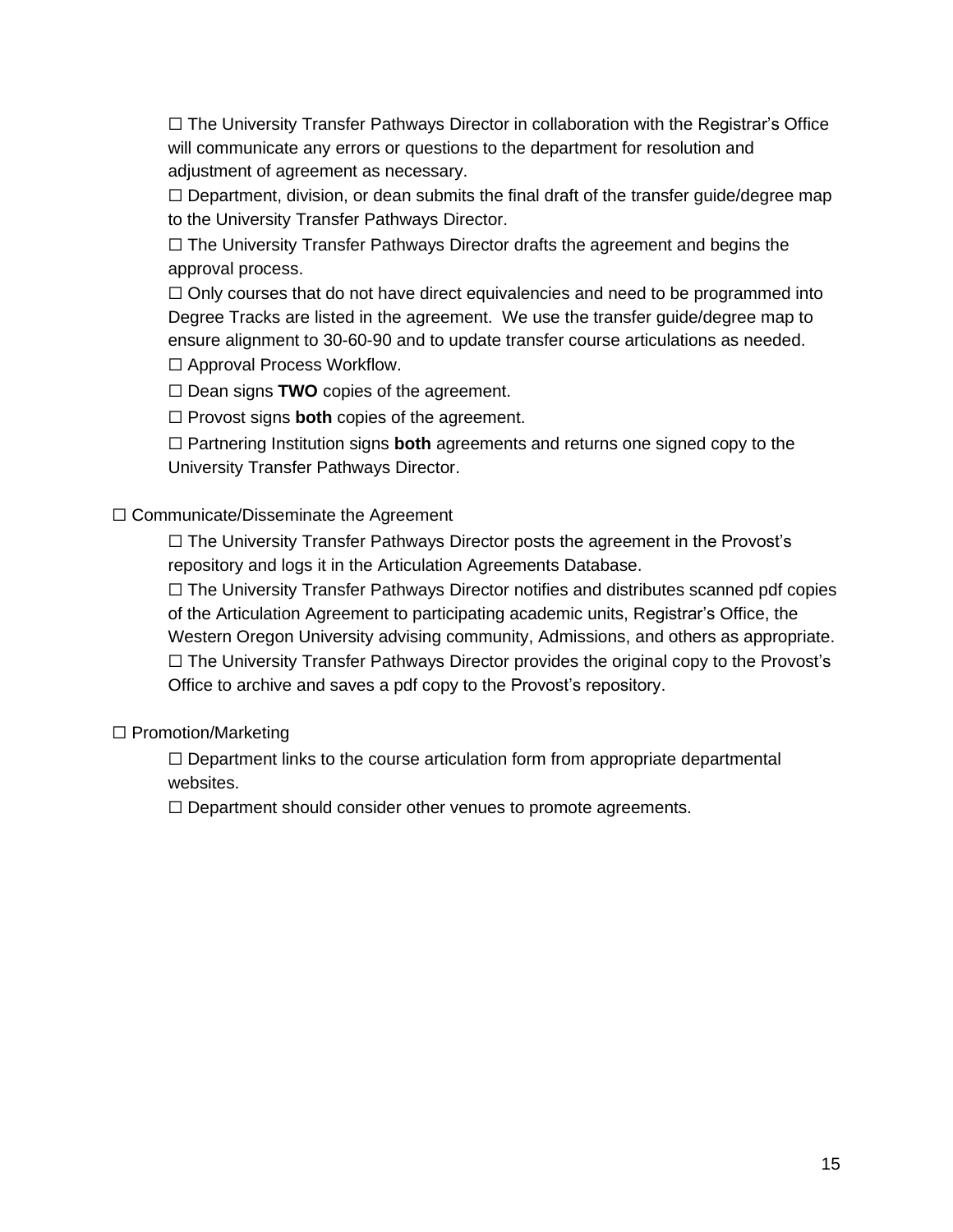## <span id="page-16-0"></span>**Appendix B: Administrative Agreements Checklist**

#### □ Primary Considerations

 $\Box$  Students are the primary beneficiaries of the agreement

 $\Box$  Partner institution has regional accreditation status (not applicable, Statewide Agreements)

Regional Accrediting Body:

 $\Box$  Institution is not-for-profit

☐ An agreement in this area does **not** already exist

 $\Box$  A new or needed additional opportunity will be provided for students

 $\Box$  There is enough benefit to warrant the work involved in developing, maintaining, and updating the articulation agreement

 $\Box$  Department(s) directly connected to the agreement supports it

#### $\Box$  Initiation

 $\Box$  Appropriate party at Western Oregon University works with institution, agency, committee, etc. regarding the design of the agreement.

 $\Box$  Begin working on the Financial Impact Template.

☐ Notice of Intent to Develop an Articulation Agreement

 $\Box$  Appropriate party notifies the University [Transfer Pathways Directo](#page-19-0)r in writing with a **"Notice of Intent"** to develop an Articulation Agreement following the standard format found i[n](#page-18-0) [Appendix C.](#page-18-0)

□ Submit the Financial Impact Statement Template to the University Transfer Pathways **Director** 

 $\Box$  Transfer Pathways Director; drafts memo documenting the proposed agreement (if applicable).

☐ Transfer Pathways Director; coordinates all involved parties.

#### $\Box$  Review, adjustment, and vetting phase:

 $\Box$  Involved parties will coordinate planning activities and troubleshooting discussions for potential challenges.

□ Challenges, implications, and resource requirements will be compiled and shared with leadership.

 $\Box$  Resolutions are developed for any show-stopper issues.

 $\Box$  Transfer Pathways Director finalizes the memo after all changes are made (if applicable).

☐ Transfer Pathways Director begins the approval process.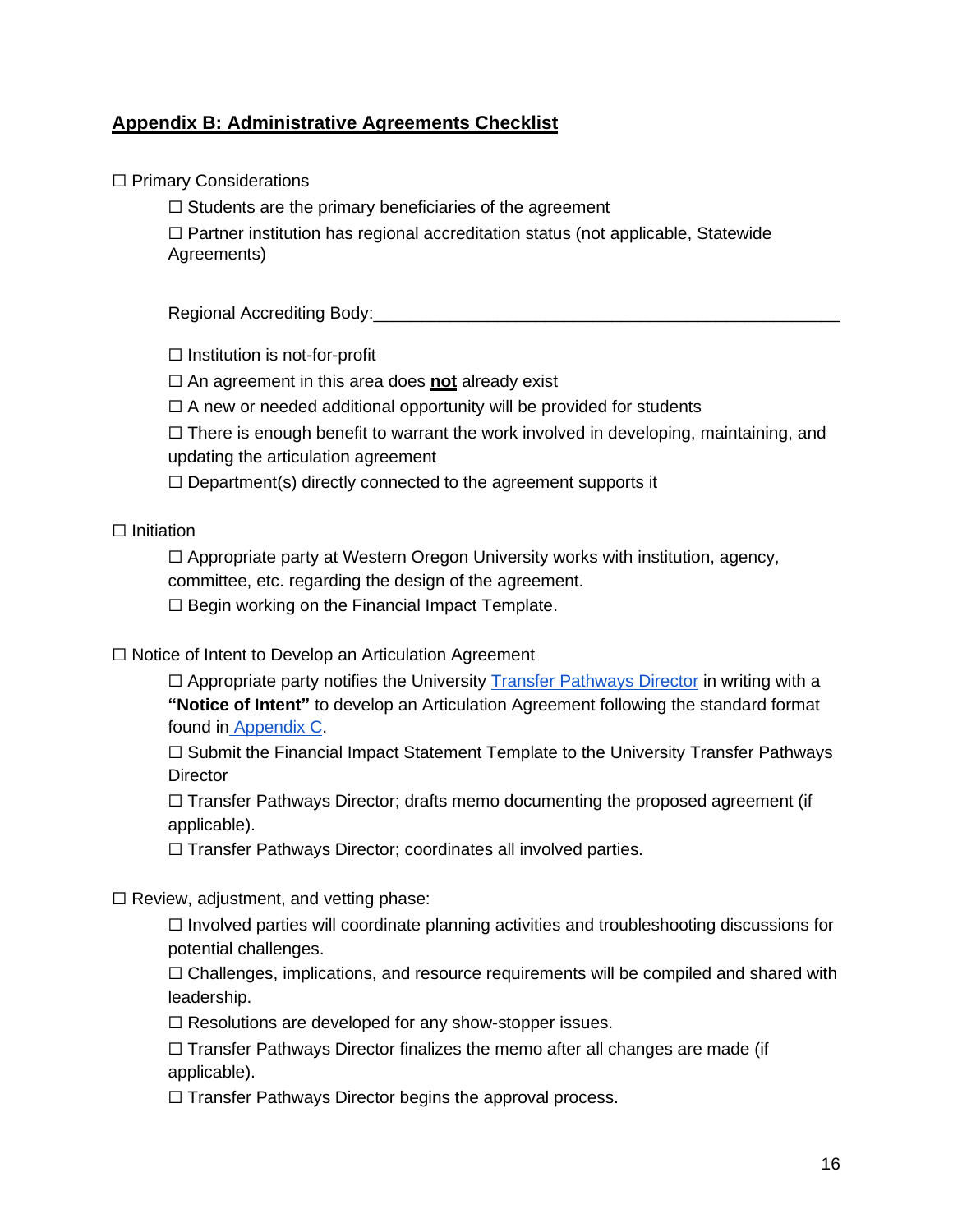☐ Revise and finalize the Financial Impact Statement Template (if applicable).

## ☐ Approval Process Workflow

 $\Box$  Transfer Pathways Director obtains signatures on the agreement document from appropriate internal Western Oregon University parties.

□ If applicable; Transfer Pathways Director obtains signatures on the agreement document from appropriate external parties.

## ☐ Communicate/Disseminate the Agreement

☐ The University Transfer Pathways Director posts the agreement in the Provost's repository and logs it in the Articulation Agreements Database.

☐ The University Transfer Pathways Director notifies and distributes scanned pdf copies of the Articulation Agreement to participating academic units, Registrar's Office, Western Oregon University advising community, Admissions, and others as appropriate.

 $\Box$  The University Transfer Pathways Director provides the original copy to the Provost's Office to archive and saves a pdf copy to the Provost's repository.

### ☐ Promotion/Marketing

□ Varies by agreement and involved parties. All efforts will be made to notify current and potential students of beneficial agreements.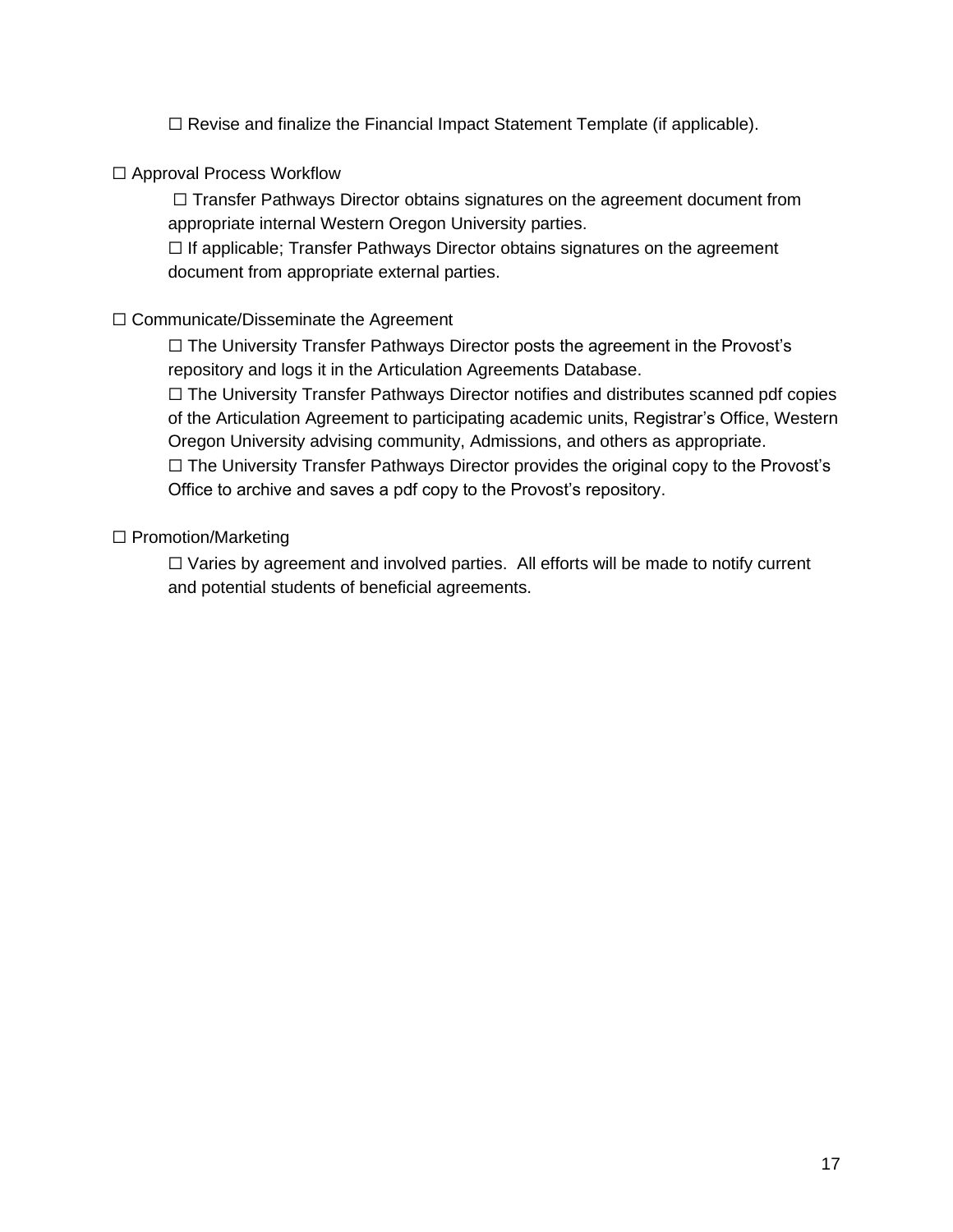# <span id="page-18-0"></span>**Appendix C: Forms (Notice of Intent, Agreement Templates, Degree Map Template, and Transfer Guide Template)**

[Notice of Intent](https://wou.edu/transferpathways/articulation-agreements/database/)

**[Permanent Articulation Request](https://docs.google.com/forms/d/e/1FAIpQLScVXlugiQp39JgV4Z3UXChaHFPtrw_cTsPEnsur1mcbrKR9Nw/viewform)** 

[Program-to-Program Agreement Template](https://drive.google.com/file/d/1k4O62MSdlym-Wj3L4SJzlhIp0k-1Rds7/view?usp=sharing)

[International Admission Agreements Template](https://drive.google.com/file/d/15RONi2YHsSARiporkCSNOpyHdHwtmsos/view?usp=sharing)

Degree Partnership Program [Agreement Template](https://drive.google.com/file/d/1-GbfS2xxcmJLx24Hy5gbYU_F5bB1YaB8/view?usp=sharing)

[Transfer Guide and Degree Map Template](https://docs.google.com/spreadsheets/d/1phFioBnshReg1n9IytNzT2qcXhYdpM_dHsf6HksRLK4/edit?usp=sharing)